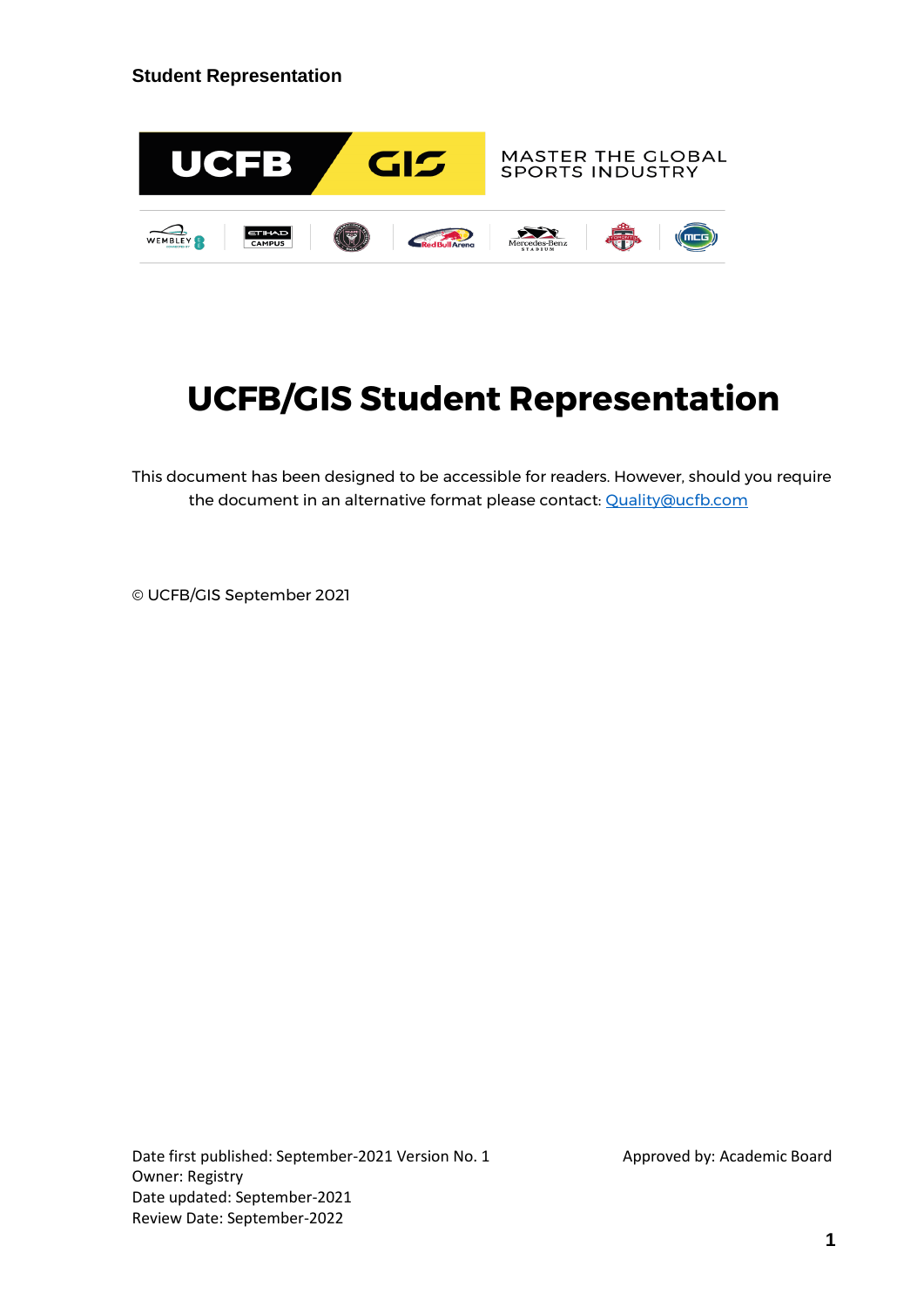#### **Contents**

| Purpose                                        | 3  |
|------------------------------------------------|----|
| Scope                                          | 3  |
| <b>Equality Impact</b>                         | 3  |
| Introduction                                   | 4  |
| Roles and responsibilities                     | 4  |
| <b>Course Representatives</b>                  | 4  |
| <b>Course Committees</b>                       | 4  |
| <b>Student Council</b>                         | 5  |
| <b>Students' Union</b>                         | 5  |
| <b>Election of Course Representatives</b>      | 6  |
| Training and development                       | 7  |
| Annex A - Terms of Reference Course Committees | 8  |
| Annex B - Course Committees Standard Agenda    | 10 |
| Annex C - Terms of Reference Student Council   | 11 |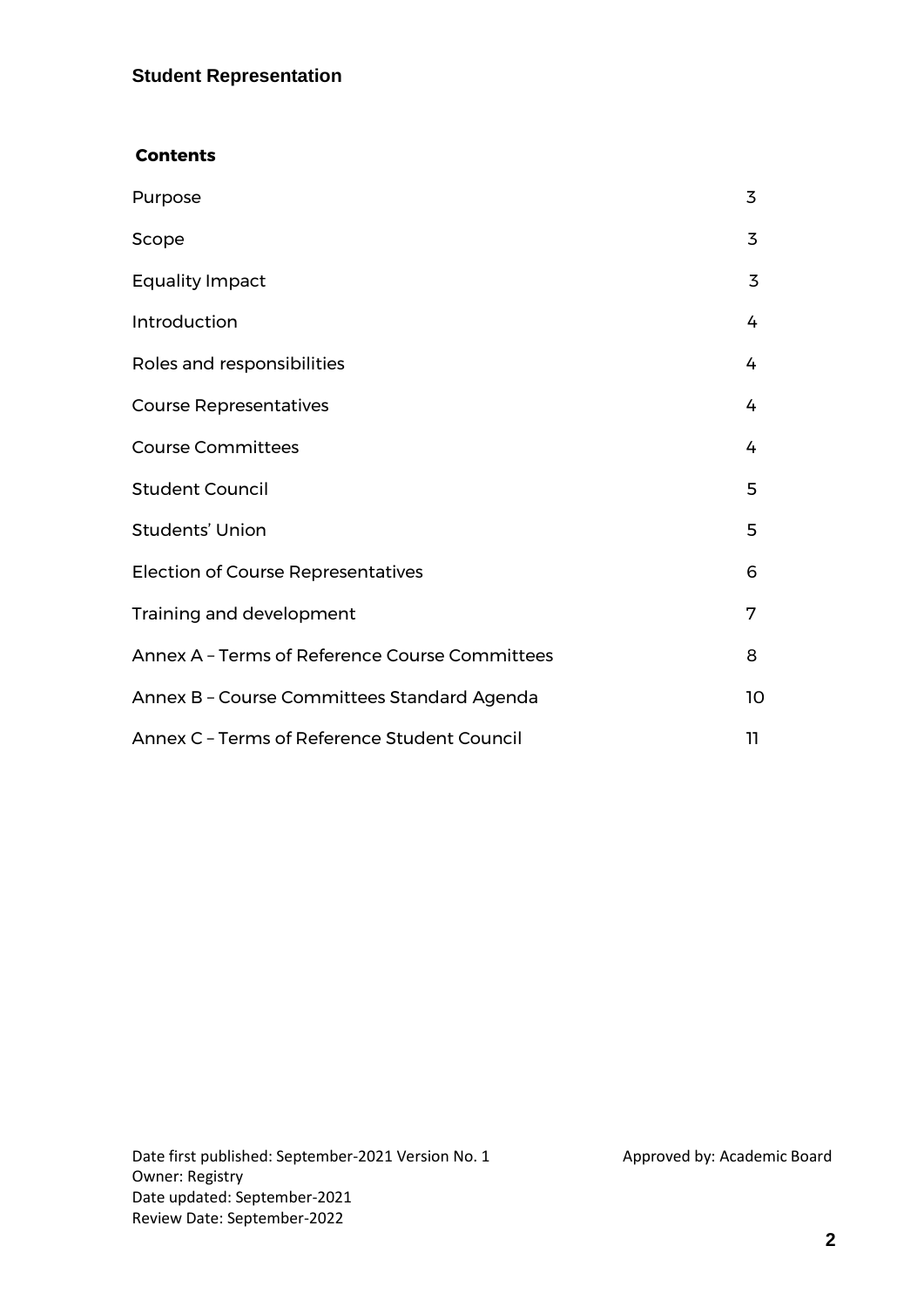#### **1. Purpose**

1.1 This policy outlines how student representation at UCFB/GIS is utilised as an important and effective part of the various Student Voice mechanisms that are essential in enhancing the quality and standard of UCFB/GIS academic provision.

#### **2. Scope**

2.1 This policy applies to all undergraduate and taught postgraduate students, whether studying at any UCFB/GIS campus or by distance learning.

## **3. Equality impact**

3.1 This policy is neutral in terms of equality-related issues.

## **4. Introduction**

- 4.1 Elected student representatives are responsible for representing the best interests of their peers, including the varying needs and perspectives of different students. To enable this, they gather feedback, both positive and negative, from their peers about their UCFB/GIS experience. They share this feedback with staff and work in partnership with them to share good practice, explore issues and create solutions, and bring about positive change.
- 4.2 Student representation enables students to make a meaningful contribution to quality assurance and to enhancing teaching and learning and the student experience. It allows the voices of all students to be captured and heard, irrespective of where or how they are studying, (e.g. flexible and distance learning programmes), their level of study and their discipline. Through student representation on decision-making bodies, students can directly influence the design, delivery and evaluation of many aspects of their educational experience, including:
	- admissions process;
	- curriculum design;
	- programme delivery and organisation;
	- programme evaluation and review;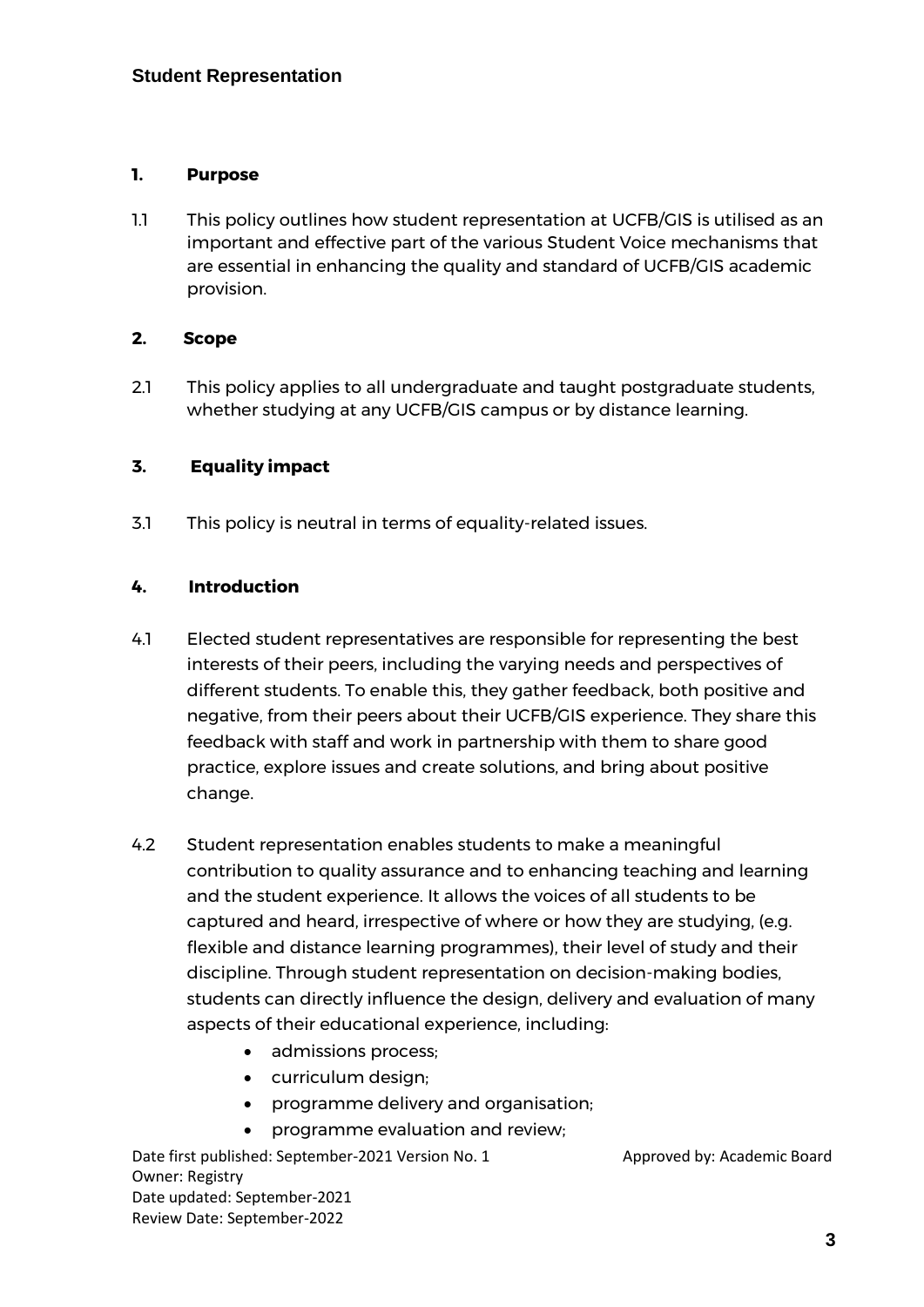- teaching and learning resources and facilities;
- assessment and feedback;
- student support and guidance.
- 4.3 It is UCFB/GIS's expectation that students and staff work collaboratively towards common goals and meaningful change at UCFB, and that they share ownership and responsibility for the processes and outcomes.
- 4.4 Formal structures for collective student representation work alongside other mechanisms for gathering individual feedback from students, including module and programme evaluation, online/digital feedback tools, student surveys and more informal conversations.

## **5. Roles and responsibilities**

## **5.1 Course Representatives**

- 5.1.1 Course Representatives (or 'Student Representatives') work in partnership with UCFB/GIS staff, students and their peers to facilitate positive changes to the student experience on their programme Course Representatives are members of Course Committees, where they represent their peers at a programme level, relaying student feedback and reporting any actions taken as a result of this feedback to the student body, and are members of Student Council, which considers student feedback of institutional significance.
- 5.1.2 Course representatives will also serve as a point of more informal contact for Course Leaders. Course Leaders will be expected to meet regularly with Course Representatives for more informal feedback sessions, for example where a Course Committee is held in December the Course Leader should informally meet Course Representatives in both October and November.

## **5.2 Course Committees**

- 5.2.1 Course Committees must be run for each course (or appropriate cluster of courses) to cover course delivery at all relevant UCFB/GIS campuses and by distance learning. The membership and terms of reference of course committees are attached at Annex A.
- 5.2.2 Each Course Committee will meet twice each academic year at end of term one, and middle/end of term two. They should bear in mind the need to report upwards to Student Council and/or other committees.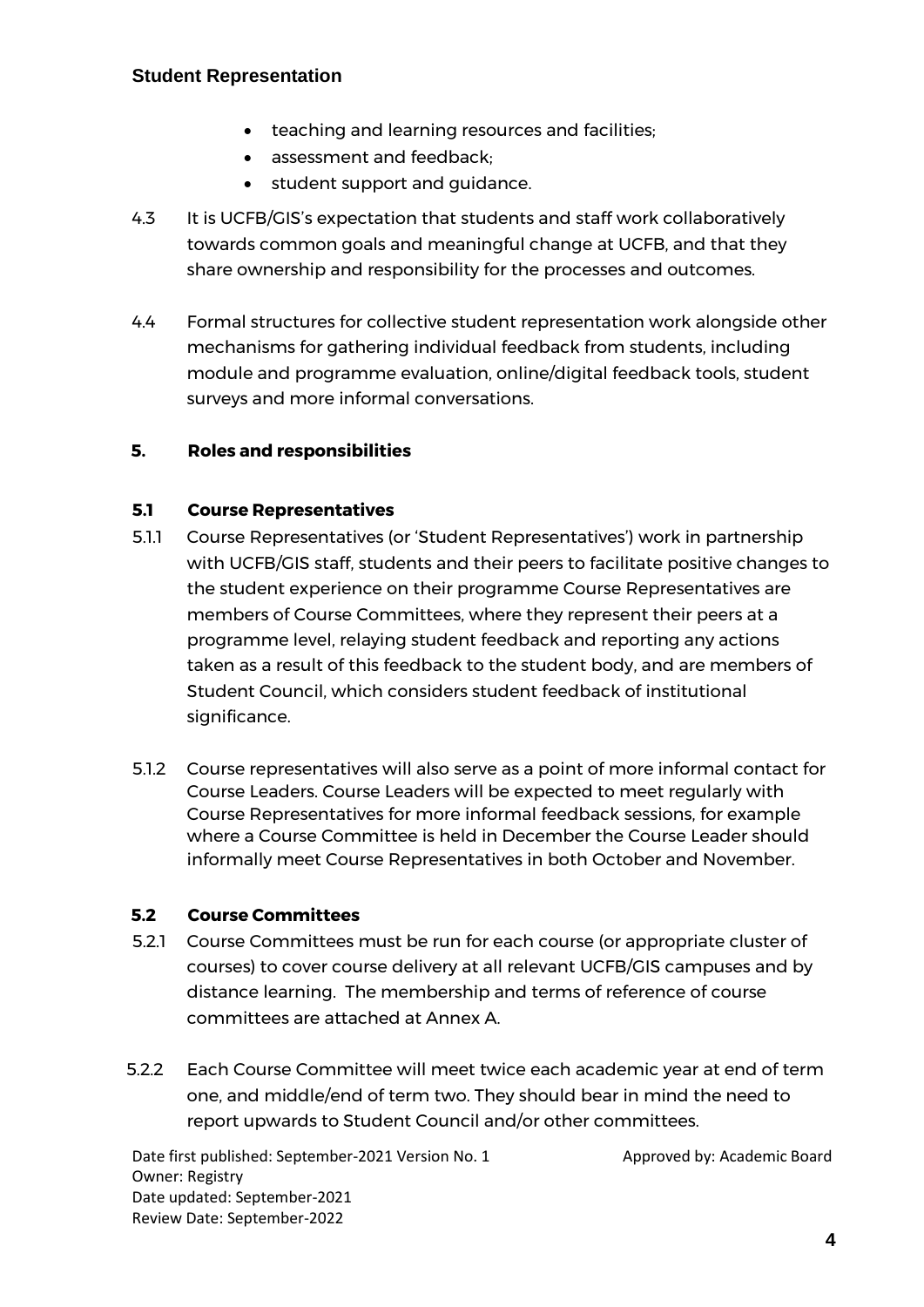- 5.2.3 Course Committees are jointly owned by students and staff. They consider how to make positive changes to the student experience.
- 5.2.4 The primary role of Course Representatives on Course Committees is to represent the views of their peers at a programme level. They relay student feedback (what works well, what could be improved and any ideas for change) and report any actions taken as a result of this feedback to the student body. Reporting back to fellow students after Course Committees, so they can understand how UCFB/GIS has responded to their feedback, is a crucial part of the Course Representative role.
- 5.2.5 Course Committees will follow a standard agenda, at Annex B. Additions to the agenda may be agreed by the Chair.
- 5.2.6 A member of staff from Registry is responsible for taking the Minutes of Course Committee meetings to ensure that a formal record is made and stored. This must include a list of agreed actions from each meeting.
- 5.2.7 A central file of Course Committee minutes will be maintained by Quality.
- 5.2.8 Quality will liaise with Course Leaders and Deans to agree dates for Course Committee meetings.

## **5.3 Student Council**

5.3.1 The membership and Terms of Reference of Student Council are at Annex C.

All course representatives are members of Student Council, where their role is to represent their peers in discussions at an institutional level. All course representatives for each course should try to ensure that at least one of their number can attend Student Council to represent the course.

- 5.3.2 A Students Union Education Officer will Chair the Student Council.
- 5.3.3 Student Council will operate from October until April, on a monthly or bimonthly cycle. Postgraduate Student Council meetings will cover all campuses and distance learning, whilst Undergraduate Student Council meetings will be separate according to campus.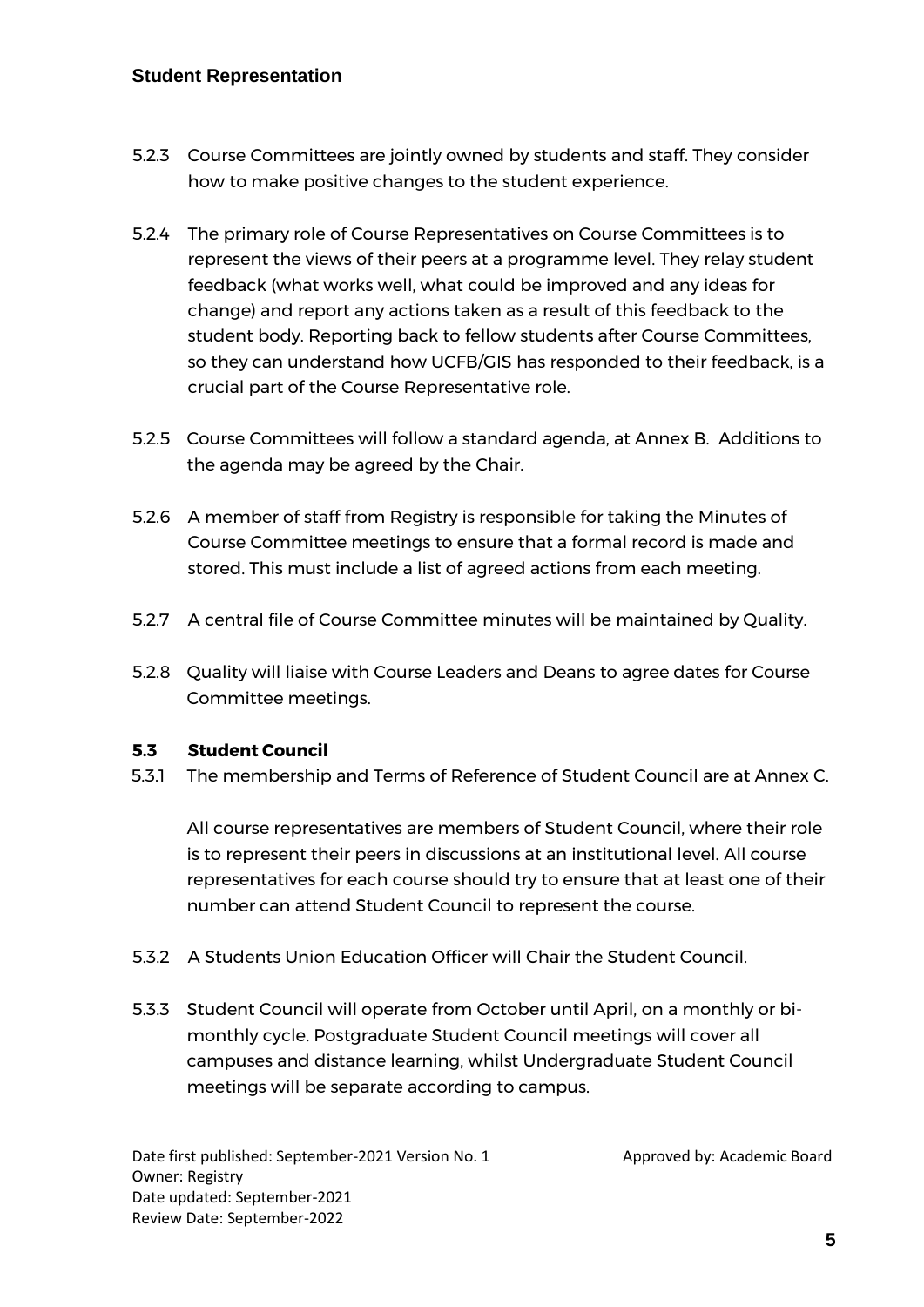- 5.3.4 Student Council will elect a Vice-Chair for Student Council to deputise for the Chair whenever they are unavailable. If neither the Chair or Vice-Chair available for meeting, the meeting can elect a Course representative to Chair the meeting.
- 5.3.5 Administrative, and secretary duties will be handled by a representative of Registry. Topics for discussion can be forwarded to Registry for inclusion on Student Council agenda.
- 5.3.6 Minutes of each meeting will be circulated to members after approval by Chair.

# **5.4 Students' Union**

- 5.4.1 Student Officers of the Students' Union are elected by a cross campus ballot annually in the Spring Term.
- 5.4.2 Student Union Education Officers of both Campuses are members of Academic Board and Governing body. Student Union Officers are members of a broad range of other University-level committees.
- 5.4.3. Student Union Officers and Student Representatives are also included, where appropriate, in a range of UCFB/GIS working groups and steering groups which are established from time to time.
- 5.4.5 The Education Officer of the Students' Union, with support from the Representation Team within the Students' Union, works in partnership with Deans (or their nominees) and other key University staff, to:
	- promote the student representation system and encourage students from the diverse student community to engage;
	- promote the nomination and voting periods;
	- organise and promote training and development opportunities for Student Representatives, and provide ongoing support to Student Representatives;
	- foster the development of a community of Student Representatives;
	- review the effectiveness of student representation;
	- facilitate effective communication between Course Representatives, the Student Officers of the Students' Union and key University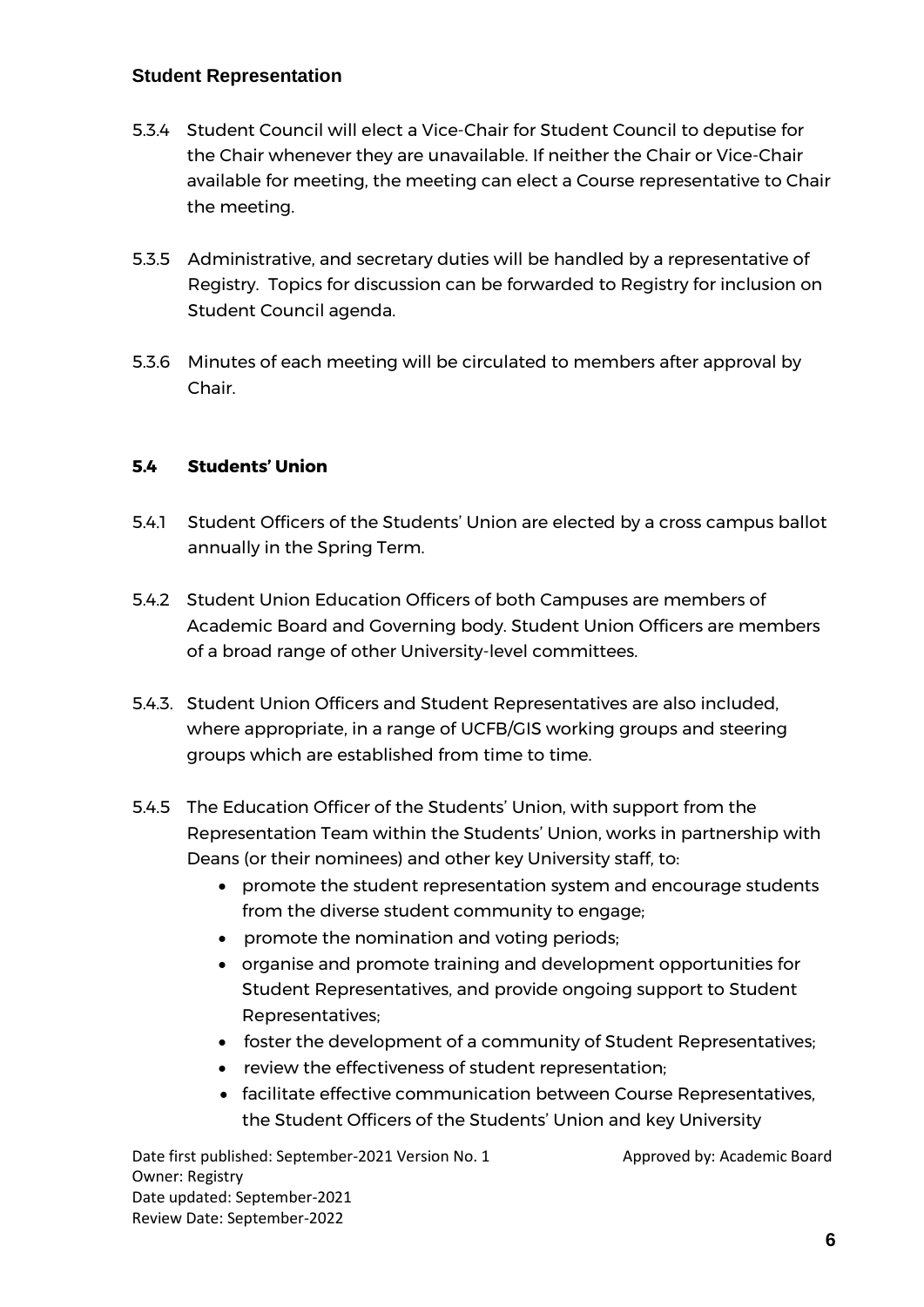stakeholders. This includes ensuring that relevant feedback and suggestions are shared between colleagues in terms of programme development and delivery.

# **6. Election of Course Representatives**

- 6.1 Students who wish to serve as Course Representatives may nominate themselves.
- 6.2 Student Representatives are democratically elected by their peers and hold office for one academic year, although they can run for re-election.
- 6.3 Elections for Course Representatives take place at the start of the autumn term (for September start courses) and at the start of the spring term (for January start courses). Successful candidates take up post immediately.
- 6.4. Where a position remains unfilled after the elections process, UCFB/GIS will draw representatives from the student body as democratically as possible. Students and existing Student Representatives should be invited to appoint Student Representatives in-house. This could be by a raising of hands in a teaching session and is known as 'co-opting'.

# **7. Training and development**

- 7.1. Training and guidance will be provided annually for all Course Representatives.
- 7.2. Where Course Representatives are unable to attend training sessions in person (for example, students who study off-campus), sessions may be offered virtually.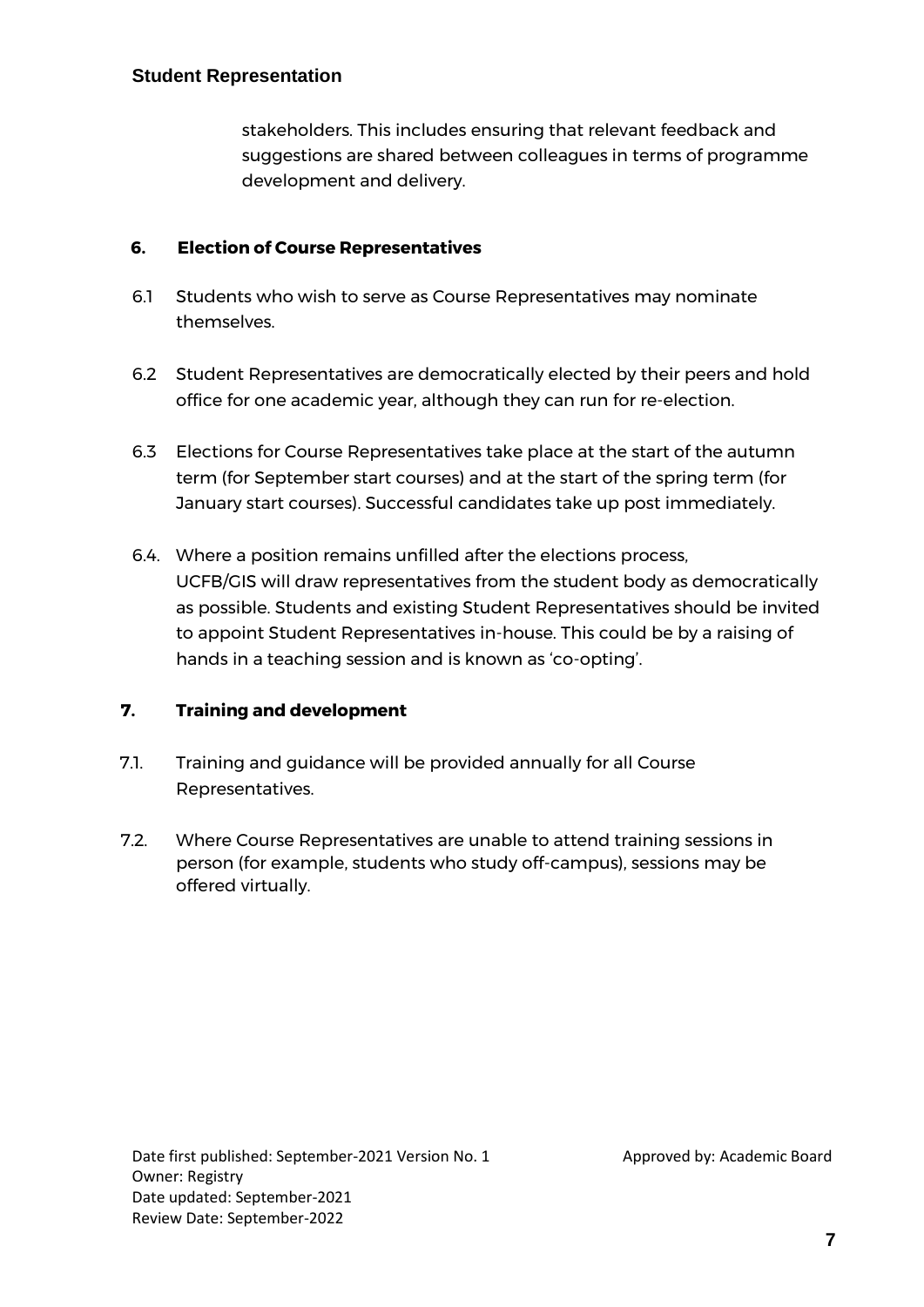## **Terms of Reference – Course Committees**

## **Constitution**

- 1. Course Committees are arranged for each course or appropriate cluster of courses and are chaired by the relevant Course Leader or a designated senior member of staff.
- 2. The Committees will comprise the relevant academic and non-academic staff, including student course representatives, Course Leaders, Module Leaders, and other individuals as invited by committee.
- 3. Each of the Committees will normally be serviced by a member of staff from Registry, however in some instances this may be opened to other departments who have attended the relevant training.

#### **Committee Membership**:

- 4. Representation should attempt to reflect the demographic of UCFB/GIS.
- 5. Where a committee's membership is not representative, the Chair may seek to co-opt members to achieve representation.
- 6. Every effort will be made to arrange for committee meetings at times that will not disadvantage or preclude participation due to lectures and other study periods, student activities or assessments as per the Academic Calendar.

## **Terms of Reference**

- 7. Each UCFB/GIS Course Committee shall support the Student Council in relation to assuring and enhancing the quality of the student experience at course level through the views and knowledge of the student.
	- i. insuring and taking responsibility to communicate the views of the student course cohorts.
	- ii. To plan, and monitor to completion, course maintenance and enhancement actions.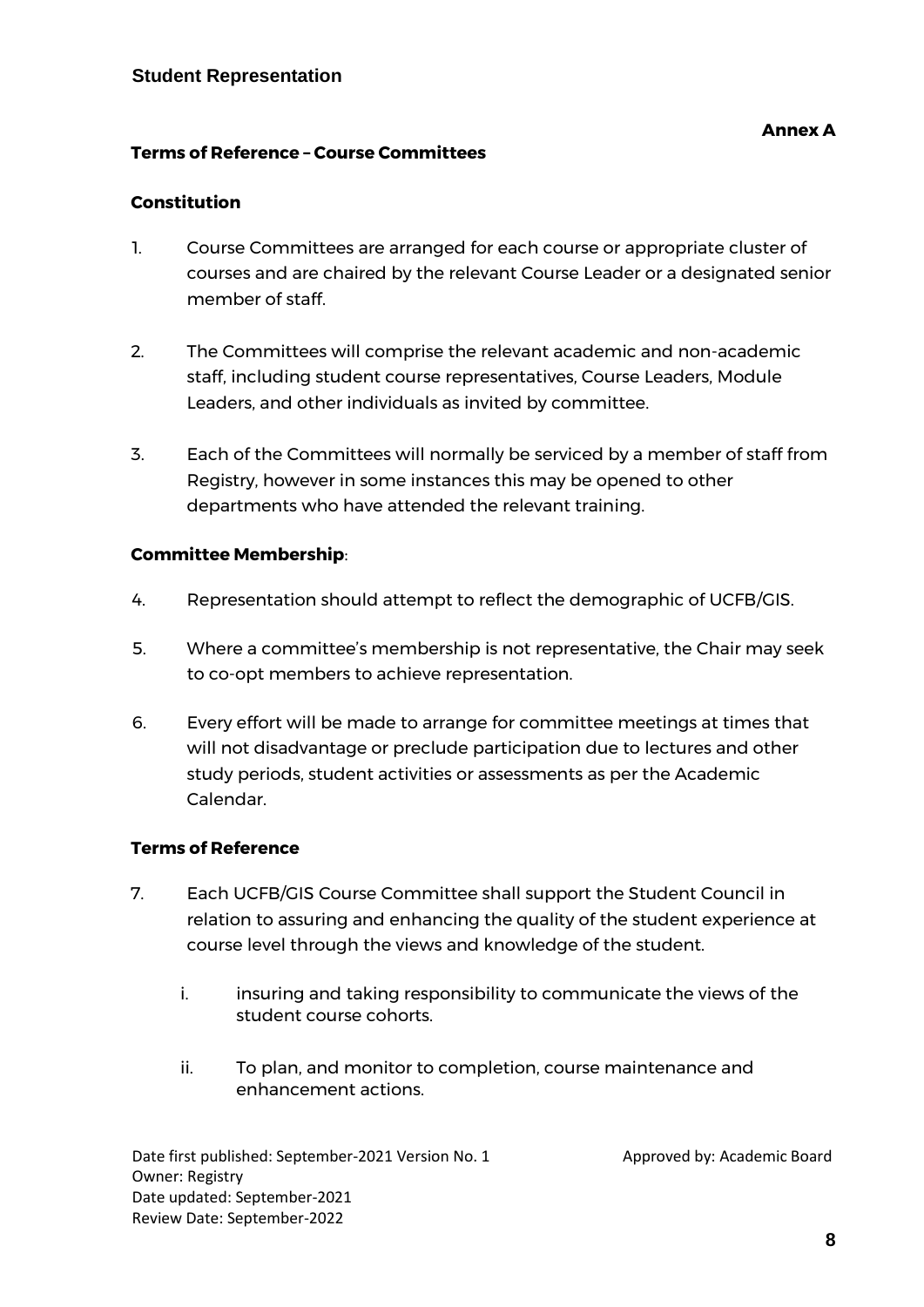- iii. To gain student feedback on all aspects of students' academic and non-academic experience, and course development plans and proposals
- iv. To propose new experiences for students (i.e. guest speakers, location visits, etc.)
- v. To ensure a mentoring system for new and vulnerable students is in place and is effective.
- vi. To provide a valuable ground level reporting mechanism for Student Council and other university boards/committees, etc.
- vii. To gather and process feedback on examination and general education issues and to work collaboratively with the various UCFB/GIS Committees.
- viii. To take the lead in promoting mid module surveys, NSS, and other evaluation processes.

## **Sub-Committees**

8. None.

## **Frequency of meetings**

9. Each Course committee shall meet at least twice per year, with additional meetings scheduled if necessary.

## **Reporting Procedures**

10. The minutes will be circulated to all members of relevant Teaching, Learning and Academic Quality Committees

## **Modus Operandi**

- 11. Any matters specifically relevant to Bucks New University students or to University of East London students, will be discussed at separate parts of each of the Committees.
- 12. Meetings may be held face-to-face or virtually.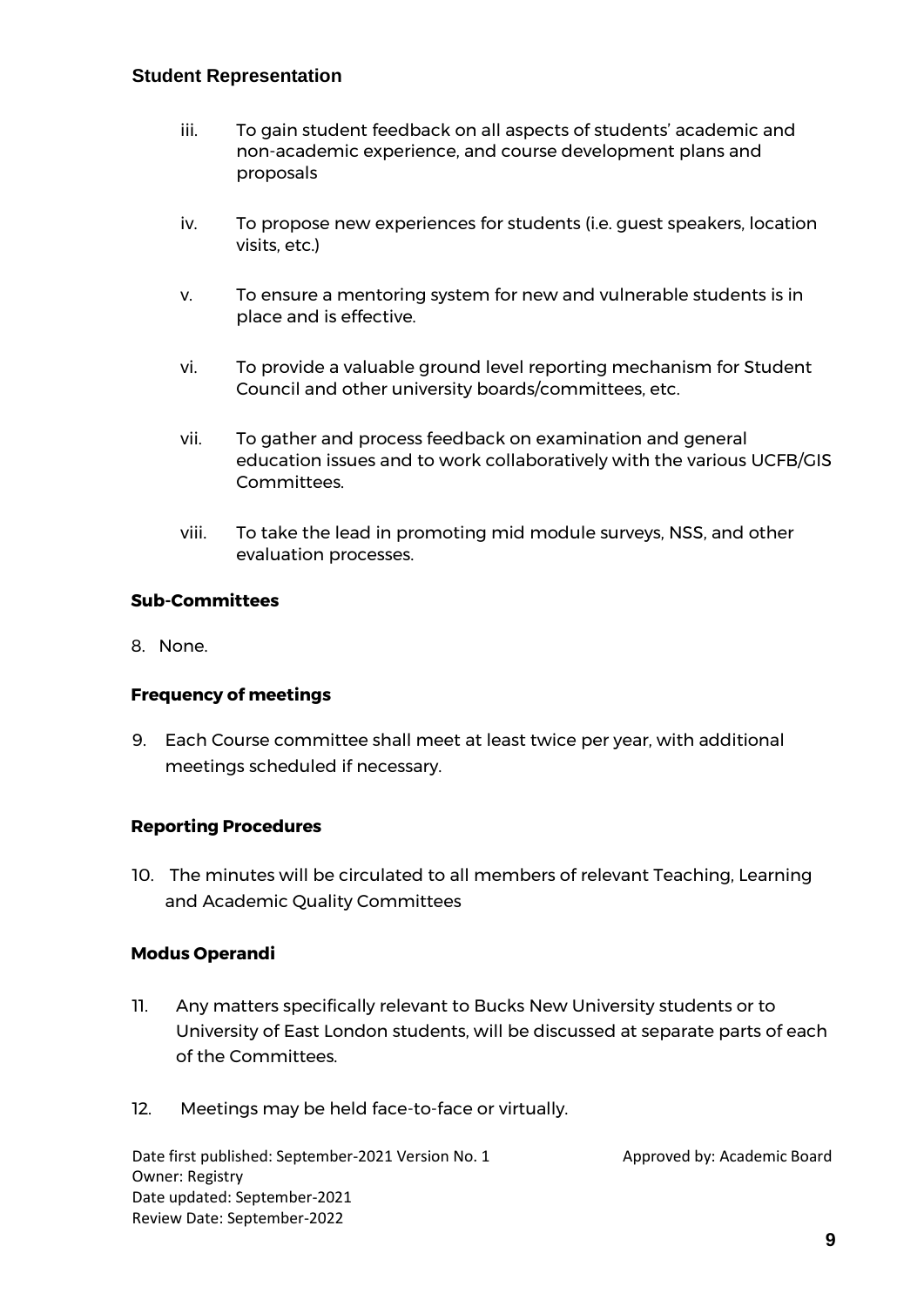## **Standard Agenda – Course Committees**

Before the meeting, Course Committee members should familiarise themselves with the Terms of Reference and minutes of the previous meeting.

#### 1. **WELCOME, INTRODUCTIONS AND APOLOGIES**

#### 2. **MINUTES AND ACTIONS FROM LAST MEETING**

To confirm the minutes and status of actions from the previous meeting held.

#### 3. **COURSE REPRESENTATIVE FEEDBACK**

Feedback to be provided by each Course Representative on the following for the Level(s)/course(s) they represent: -

- i. Assessment and Feedback
- ii. Teaching
- iii. Resources (including Library and IT)
- iv. Organisation and Management (including timetabling)
- v. Academic and Non-Academic Support
- vi. Other

#### 4. **UPDATES**

#### **5.1 Professional Services updates**

#### **5.2 Course Team updates**

This should include, as appropriate to the timing of the course committee meeting: Annual Monitoring Process update; updates on student survey outcomes and a discussion of actions in response to these; any updates on proposals for modifications to the existing course(s) or proposals for new courses (as appropriate); External examiners reports; discussion on changes to relevant internal or external policies and any impact these may have.

#### 5. **ANY OTHER BUSINESS**

#### **DATE OF NEXT MEETING**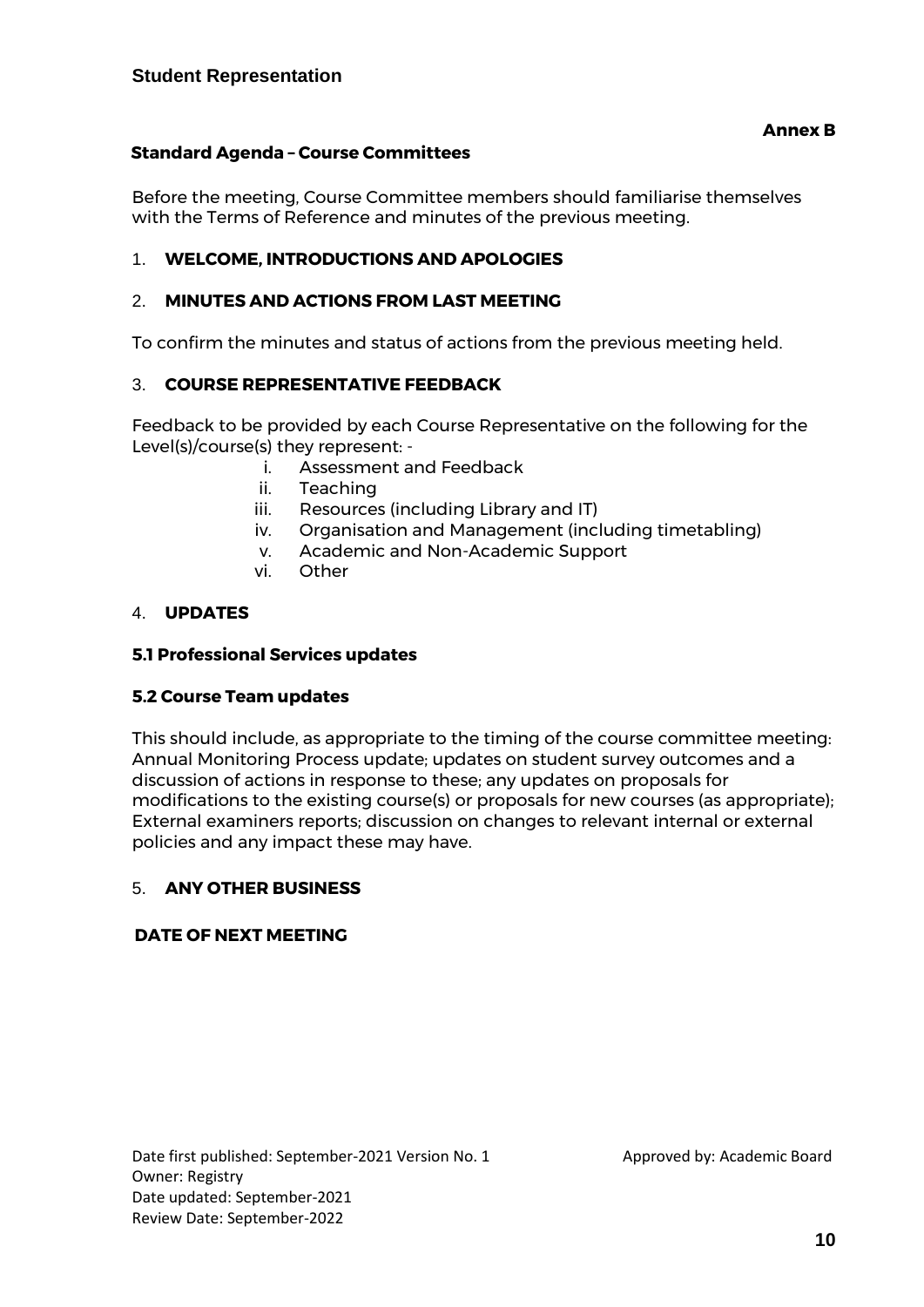- 1. The Student Council (SC) is composed of course representatives from each course cohort.
- 2. Representation should attempt to reflect the demographic of the University.
- 3. Every effort will be made to arrange for Council meetings at times that will not disadvantage or preclude participation due to lectures and other study periods, student activities or assessments as per the Academic Calendar.
- 4. An Education Officer Chairs Student Council meetings, and the Council will elect a Vice-Chair. The Vice-Chair will stand in during the Chair's absence. If necessary, in the absence of both officers, an alternative member can be proposed to act as Chair of the meeting.

## **Frequency of meetings**

5. Each Student Council shall meet bi-monthly as per the Academic Calendar, but the Council may meet on more than one occasion to perform its responsibilities.

## **Reporting Procedures**

6. The minutes will be circulated to all members of the Academic Board.

## **Terms of Reference**

- i. To work collaboratively with UCFB/GIS to further the interests of the institution as a whole.
- ii. To represent the interests of UCFB/GIS student members in UCFB/GIS decision processes and policy decisions.
- iii. To represent the student body and any concerns thereof as required within UCFB/GIS Committees.
- iv. To engage with the student body by way of social media, forum polls and feedback opportunities etc.